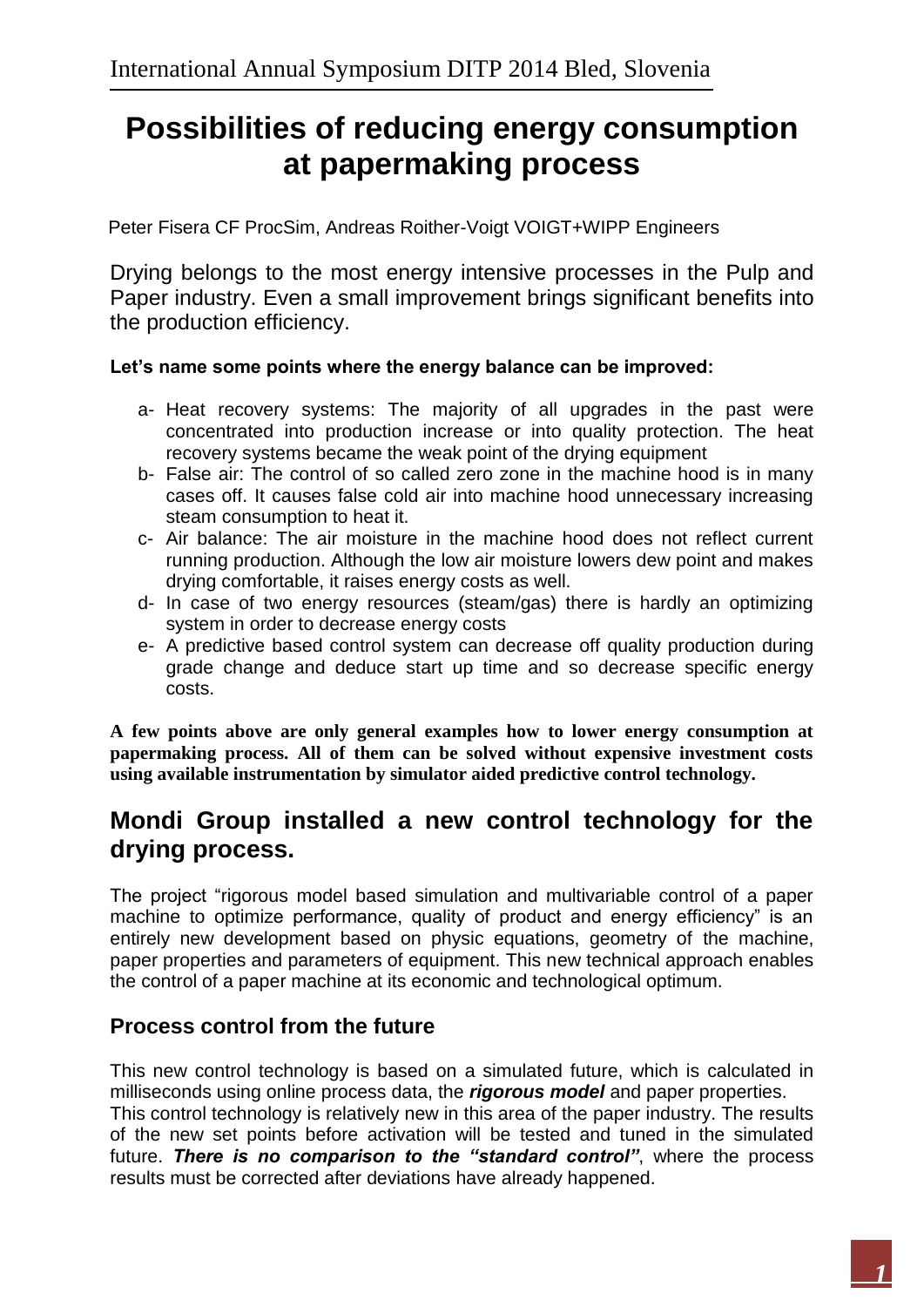This control strategy is an extension to the concept of nonlinear model predictive control, by integrating a non-causal, partially inverted physical model to allow the control solver a calculation of optimal manipulated variables anticipating future reactions on disturbances, to reject them and "follow" future target trajectories.

This control technology enables the use of complete available capacity of the production lines in the paper industry without additional investments. Energy consumption and CO2 emission will be reduced and nonstandard (off spec) production minimized.

### **The rigorous model of the paper machine**

The drying process has been described and modelled in countless publications. The mathematical background of these publications is predominantly public knowledge combined with specific parameters of drying equipment. The calculated results are usually in conformity with reality. The disadvantage of most of them is that:

#### *They are isolated and concentrated to the solution of specific drying problems only.*

The rigorous model of the paper machine is based on geometrical data of paper machine components, mechanical parameters of all relevant equipment and physical properties of material and therefore is more general and more widely applicable. The fiber properties like sorption, specific heat, sorption heat of bounded water, heat conductivity and porosity complement the model of the evaporation process. The model itself is composed as a system of partial differential equations with boundary conditions derived from the geometrical data of the paper machine.

The software structure is based on separate models of paper machine components saved in the library as components of the virtual machine. The equations which are already used are public knowledge. *The novelty of this project is the complexity of the task in combination with the numeric solver and the way of online (real time) implementation.*

The virtual paper machine is a substantial representation of all important functions of the real paper machine through which the processes can be simulated in all production conditions. The precision of the simulated results represent the measured values of the real processes with accuracy of the instrumentation.

The complexity of this simulation turns the virtual paper machine into an ideal test machine, not only for reconstructions and extensions, but also as an instrument for process and energy optimization, particularly for steam and condensation systems, heat recovery and conditions of the air hoods.

The modeled functionality of each equipment part reflects the actual performance, identifies bottlenecks, quantifies energy losses and checks countermeasures.

Paper web is split into 3 layers in the z direction (thickness of the web). This allows to model web surface temperature in higher accuracy displaying conditions for web shrinkage and fiber hornification. The capillarity water flow from web middle to the surface is interrupted by the lack of free water in the web surface layer (defined by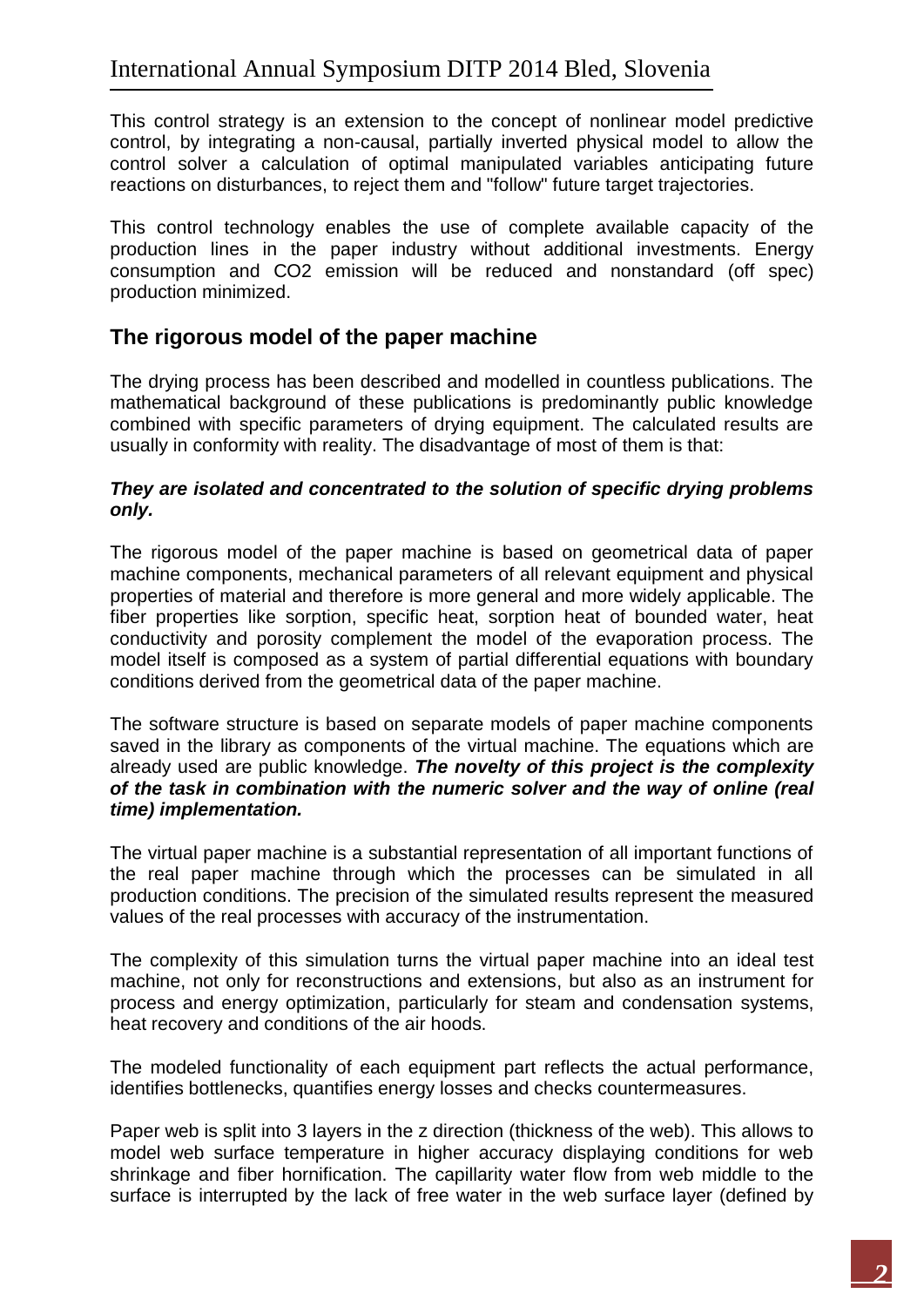sorption fiber properties). The vapor diffusion from the middle web layer through the dried layer to the web surface is combined with rewetting according to the relative vapor pressure in the web hydroscopic porous structure.

The heat transfer from condensing steam in the cylinder section to the web is the most important process. The heat which transfers through the cylinder wall is equal to the heat for web heating and evaporation. In principal this heat balance can be solved using five basic equations complemented by boundary conditions.

$$
Q_{ToWeb} = Q_{Evap} + Q_{Heating}
$$
 (1)

QToWeb is the total heat absorbed in the paper web Q<sub>Evap</sub> is the energy used to evaporate free and bounded water  $Q_{\text{Heatina}}$  is the energy to heat web to latent temperature

$$
Q_{\text{ToWeb}} = \sum_{k=1}^{n} \left( Ak \cdot KK \cdot \left( T_{\text{Steam}} - T_{\text{Web}}(k) \right) \right) \tag{2}
$$

A*k* is the web contact surface in the partial position *k*  $T_{Web(k)}$ is the web temperature in the partial point *k* T<sub>Steam</sub> is the saturated steam temperature for a particular steam group

$$
\frac{1}{Kk} = \frac{1}{K_{\text{Cond(speed)}}} + \frac{1}{K_{\text{Shell}}} + \frac{1}{T_{\text{Web}(D(k))}}
$$
(3)

Kk is heat transfer coefficient through cylinder shell to the web in the partial position k calculated from particular heat transfer coefficients for condensate, cylinder shell and web

$$
Q_{\text{Evap}} = \sum_{j=1}^{m} \left( mj * h_{\text{Evap}}(T_{\text{Web}}(j), D(j)) \right)
$$
 (4)

m*j* is the evaporated water in partial position *j*  h*Evap* is the evaporation of heat including sorption heat in position *j*

The evaporation equation will complete this mass and heat balance for a given grade

$$
\dot{m} = \beta j * d(D(j)) * \ln(\frac{Pa - Pv}{Pa - Pp}) / (Tweb(k) * Rv)
$$
\n(5)

- $\dot{m}$  is the evaporation rate in the position  $\dot{\mathbf{i}}$
- β*j* is the mass transport coefficient in partial position *j*

D is the vapor diffusion in the partial position *j* 

- P*a* is the atmospheric pressure
- $P_V$  is the partial vapor pressure in the air
- Pp is the vapor pressure in the pulp web inclosing hydroscopic sorption property
- Tweb is the web temperature
- R*v* is the vapor constant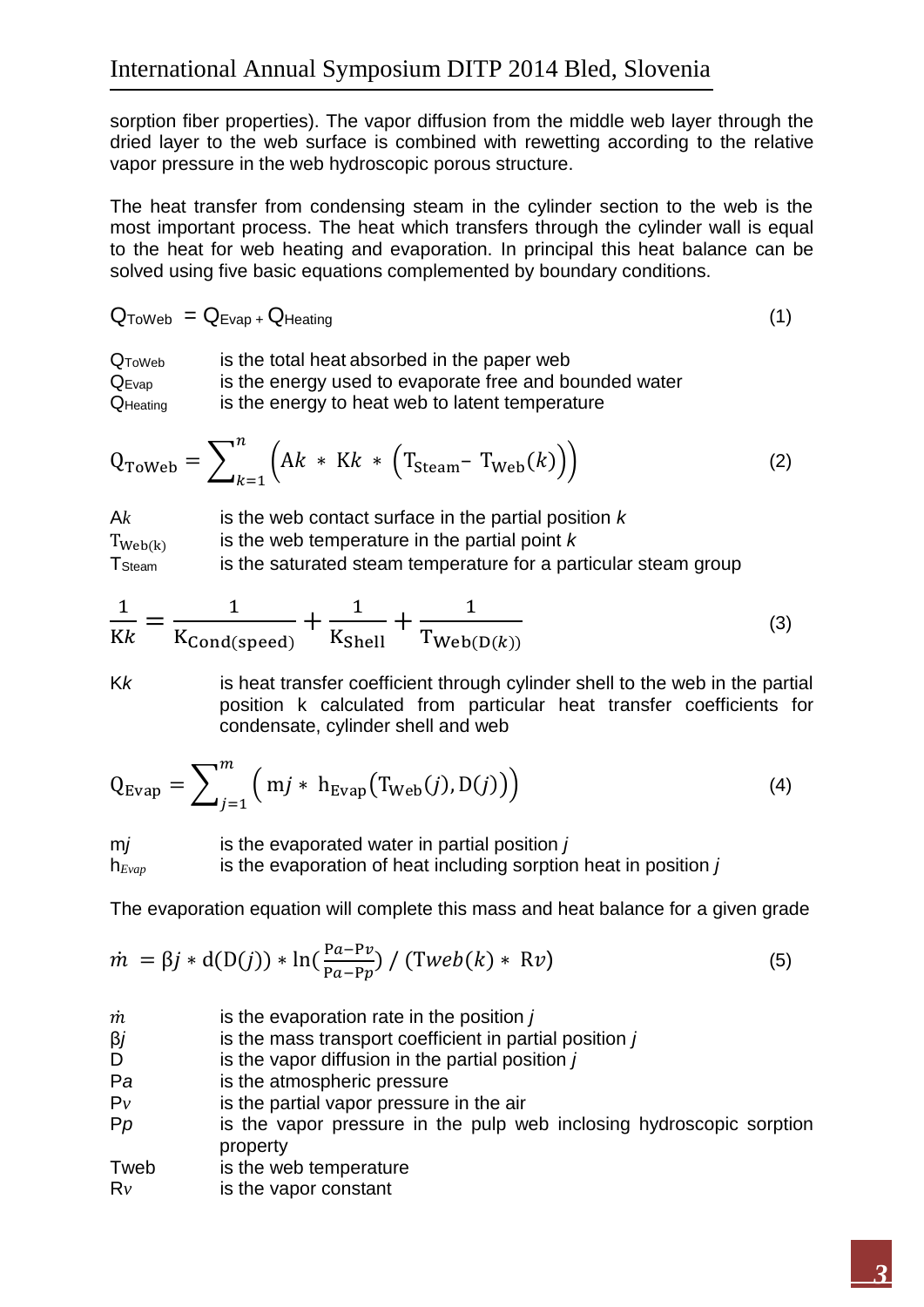Partial position k is dedicated to conductive heat transfer only - this means web contact surface with cylinder (geometrical data of steam cylinders). Partial positions j define the whole web evaporation surface in PM.

#### **User Interface**

The user interface of the simulation is very similar to the real machine, but *it offers significantly more technical and technological process data, profiles and trends* compared to a conventional control system. Therefore the simulation can easily quantify planned changes both in the process and in the drying equipment configuration.

The figures below show the user friendly interface for the simulated process and MD profiles of web and cylinder surface temperature, web moisture and web evaporation rate.



### **Validation**

The validation has to answer the following question: *does the simulation represent and correctly reproduce the behavior of the real world system?*

The validation ensures that the simulation meets its intended requirements in terms of the method employed and results obtained. The ultimate target of the simulation validation is to make the simulation useful in the sense that the simulation addresses the right problem and provides accurate information about the system being simulated.

In our case the validation means that the parameters of the simulated equipment, for example the heating cylinder, heat exchangers, ventilators, infrared dryer, air dryer etc. will represent the behavior of the real equipment. The model parameters will be very close to technical data of particular real equipment. Only physical meaningful parameters are adjusted to fit real process data. No data-mining or correlations are used like in grey-box type models.

The heat transfer in the cylinder section is the most important process to be validated. The real cylinder surface temperature must be investigated by at least two different working machine speeds in order to determinate condensation distribution inside of the cylinders to fulfil equation (3). The evaporated water can be derived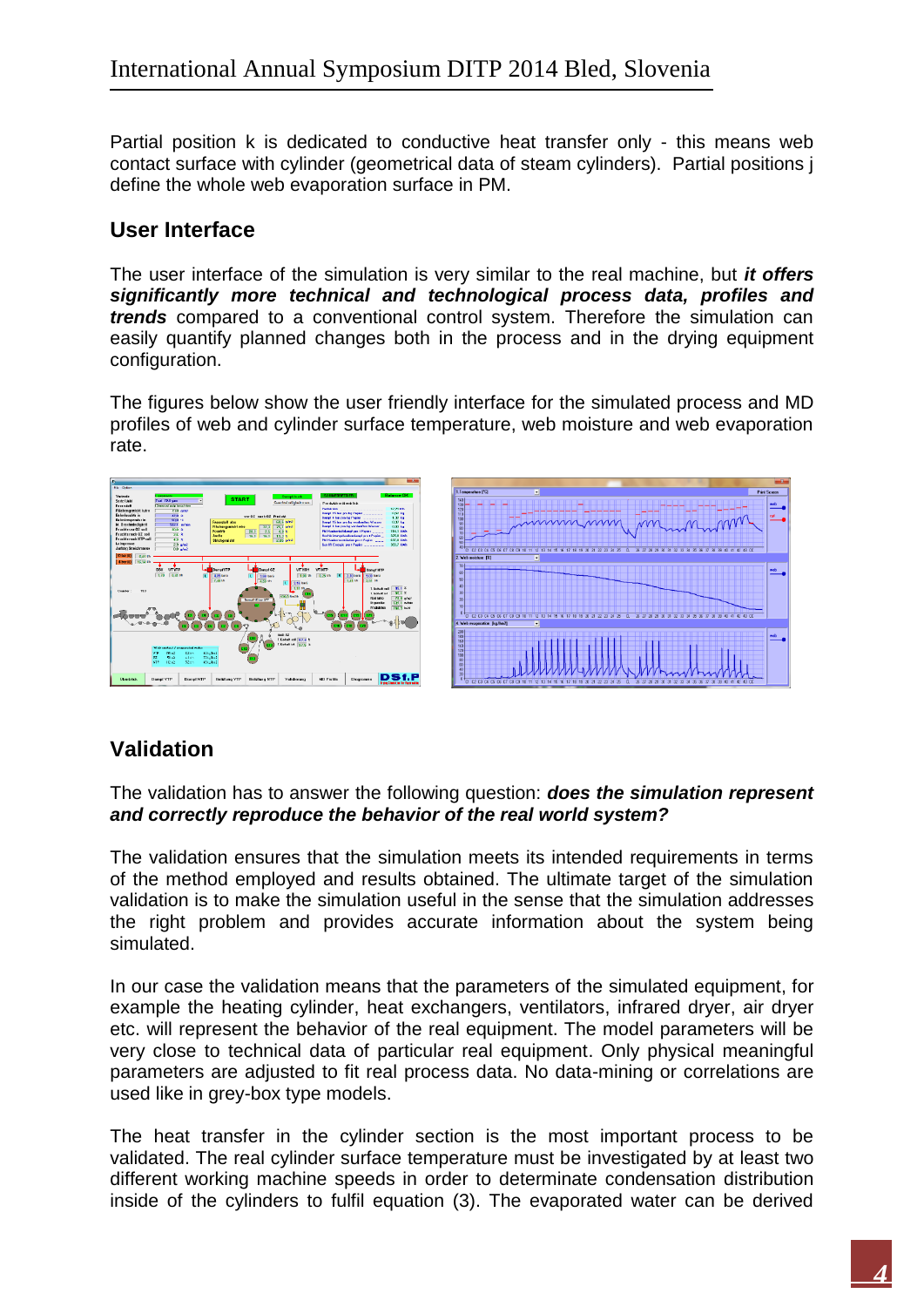### International Annual Symposium DITP 2014 Bled, Slovenia

directly using web dryness after the press section and final dryness values and/or, indirectly using steam flow measurement. The simulated web temperature is determined by the cooling effect of evaporation. The evaporation rate is generally defined by the web temperature and the surrounding air moisture. The removing of evaporated water from web surface is defined by mass transfer coefficient β as tuning parameter in the equation (5).

The validation procedure is based on the historical process data stored in the database as 10 minute mean values (resulting in more than 4,300 data samples for one month). These values are split into two categories: process set points and process results. Process set points are used to control the virtual machine. The simulated results are compared with results from the real process. The precision of the simulated results by validated models is usually within an accurate scope of the installed instrumentation. The simulated drying process represents physical behavior of the real paper machine and copies its results in all production conditions.

The graphical illustration below represents a comparison of measured and simulated values at a Yankee machine showing over 4,300 time samples.



#### **Online simulation**

As with the real machine, the model must use real conditions (e.g. outside air properties, set points for production and paper web properties). To minimize simulation errors due to imprecise input data, the model algorithm demands only a few robust well maintained measurements like machine speed, scanner measured values or steam pressure*. This is usually enough to simulate the whole drying process.* Both input data and simulated results are checked by fixed and dynamic limits.

Because the simulation (virtual paper machine) represents the behavior of a real paper machine, the simulated process variables can be used as soft sensors being directly displayed on the operator screens. This is one of the applications advantages using this innovated approach. Expensive instrumentation, inaccessible positions or hard ambient conditions can be avoided using virtual processes running parallel to real processes. *Simulated process values from hundreds of different positions can be used as real process measured information*. Even the values from "isolated" measurement equipment can be compared with simulated values from an integrated and balanced system of physical equations to create a list for measurement calibration.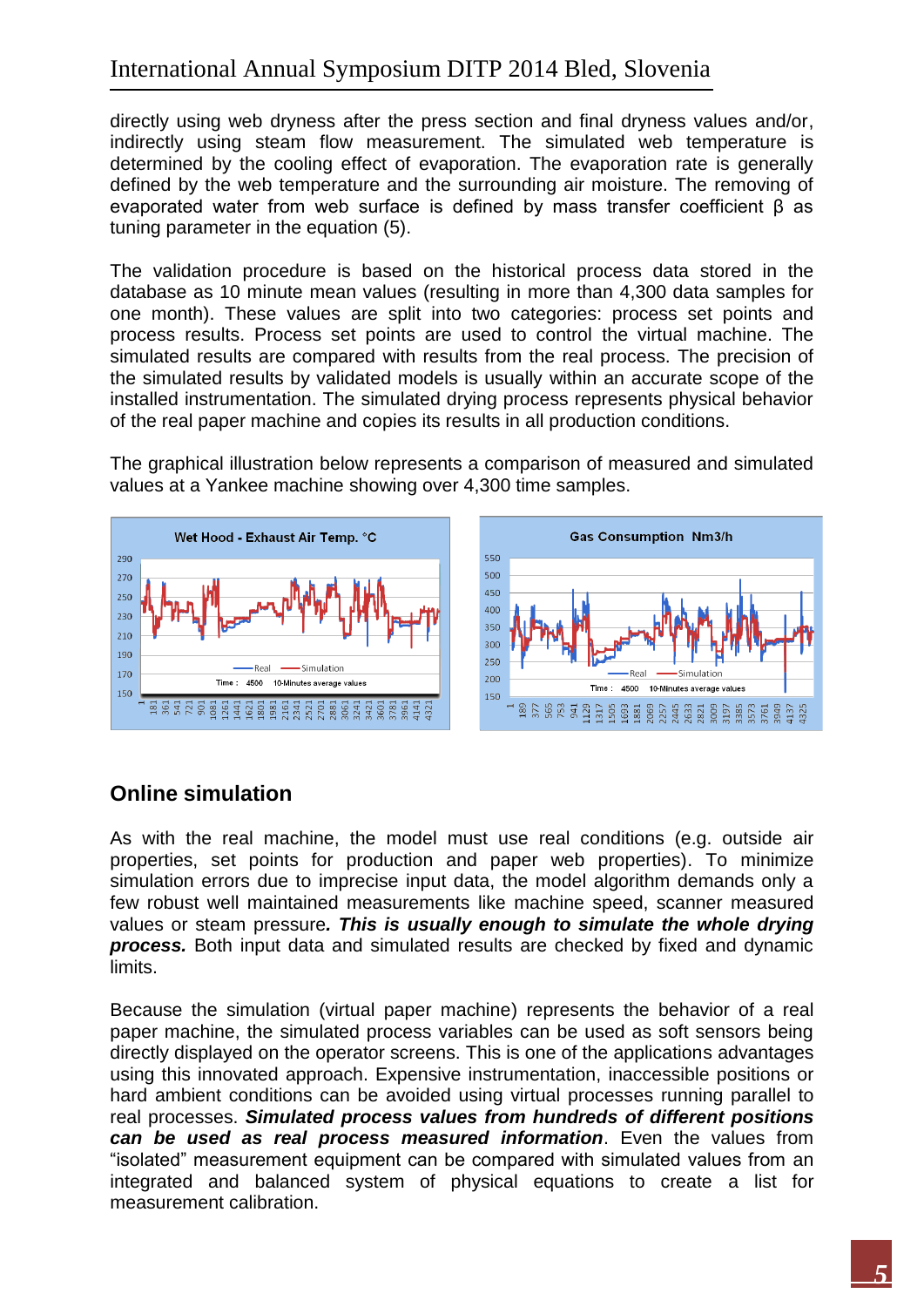One of the most interesting process values is the web dryness after the press section. There are very few paper machines which have such measurements in this position. The solver continuously recalculates web dryness before the drying section using scanner values after drying*. Long term observation gives information about changes in the felt dewatering properties; short term observation informs the user about changes in fiber dewatering properties.*

The cylinder surface temperature is an important process variable heaving extreme impact on quality of paper gloss. The low cylinder surface temperature limits production, the high one threatens the paper quality. Due to the conventional real temperature measurement at this position not being reliable, there are very few paper machines equipped with such instrumentation. Of course, the virtual machine must have this information to complete the heat transfer into the paper web. This information can even be used as a recipe value for grade to control steam pressure accordingly keeping paper quality and maximizing production.

### **Process control novelty**

Conventional control systems are controlling processes using information from the past. The control systems are correcting deviations, which have already happened. The process is moving itself into the wrong direction and the controller tries to put it back on target.

The new approach to control task is *to control the process from the future*. In order to avoid process deviation in the real future the control system is continuously testing results of the control steps observing simulated results in the virtual future using virtual machine (grade change, speed change, new quality set points and so on). *This enables it to carry out the process to the new target using the best way there is.*

The control system is analyzing and optimizing control results in the virtual future before activating it, looking for the most economical way according to the given criteria, leading the process and keeping it near to the calculated optimum with precision close to instrumentation accuracy. This is a completely different approach comparing classic controller reaction on deviation, especially for processes with a long delay time.

*The automatically working adapting routines cover long period changes due to equipment wear.*

### **Realization**

The new control system is connected to the conventional DCS via OPC communication software (more or less standard for all DCS control systems). The new control system consists of multivariable controllers (MVC) and model of real machine (virtual machine). MVC reads grade recipe and current process data from DCS, calculates remote set points for selected controller in DCS (machine speed, steam pressure, basis weight) and sends them back to DCS. The figure below shows the connection principals.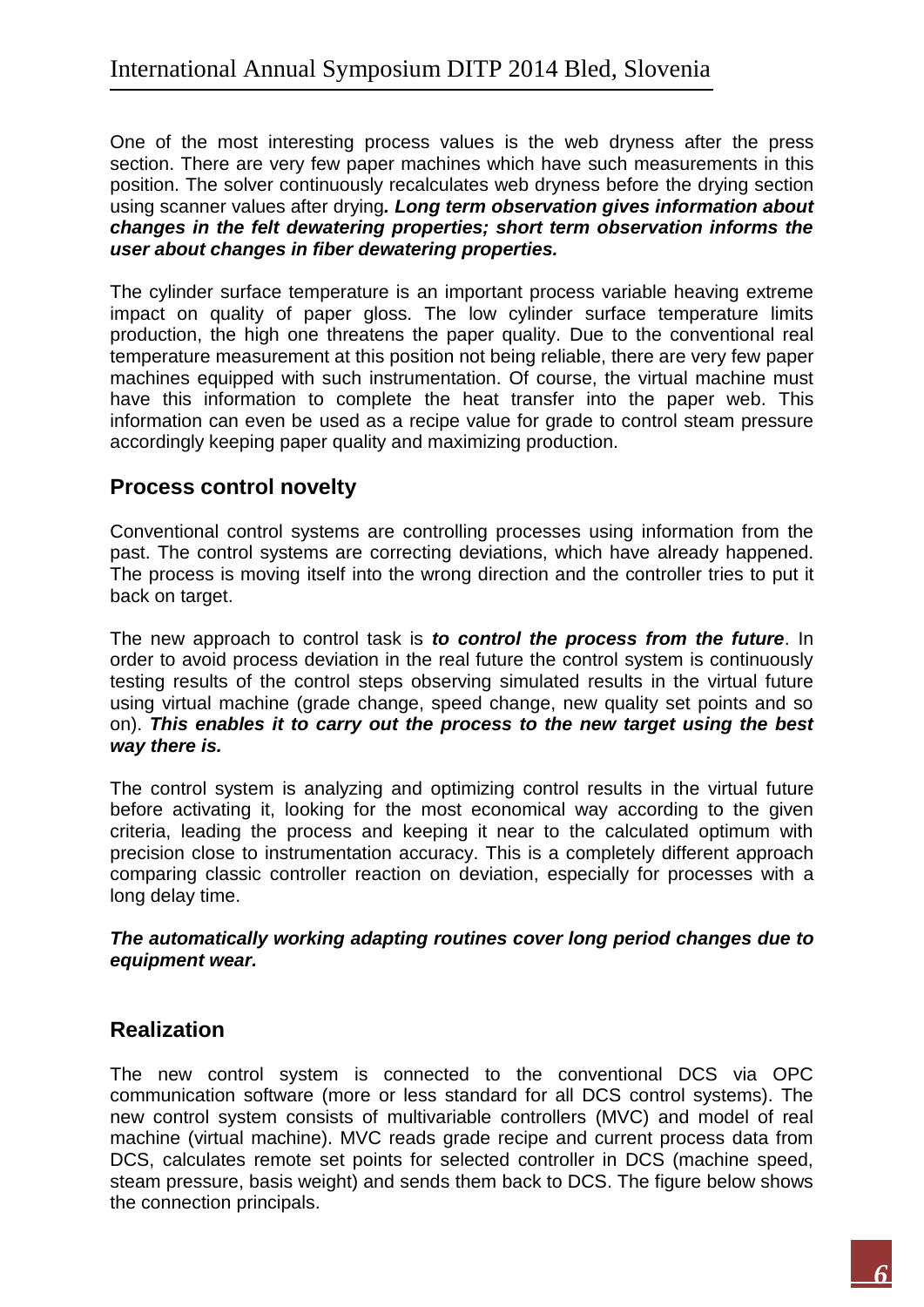

To assess immeasurable ambient conditions of paper production a school mark based rating system, changeable by the operator, has been integrated into the control software. This feature speeds up or slows down the reaction speed of the multivariable controller.

### **Results**

- Significant increase of production by approximately two percent
- Halving of start-up and boot up time to key performance parameters
- Reduction of gas consumption by six percent
- New soft sensors for sensible proses parameters

### **References**

| PhD Work | Paper Fibres and Water                | Joseph Markel            | Harvard University -      |
|----------|---------------------------------------|--------------------------|---------------------------|
|          | <b>Mixtures</b>                       | Prahl                    | <b>Boston</b>             |
| PhD Work | Simulation der Trocknung              | Miklos Kanzamar          | TU - Darmstadt            |
|          | <b>Gestrichener Papire</b>            |                          |                           |
| R&D      | The Effect of Water                   | Hideki Fujiwara          | Research and              |
| project  | Penetration on Offset Mottling        |                          | Development Division      |
|          |                                       |                          | - Tokyo                   |
| R&D      | Simulation of a Linerboard            | Gary L. Jones            | <b>Institute of Paper</b> |
| project  | Paper Machine                         |                          | Science and               |
|          |                                       |                          | Technology - Atlanta      |
| PhD Work | <b>Heat Transfer and Energy</b>       | <b>Magnus Pettersson</b> | Lund University -         |
|          | <b>Efficiency in Infrared Paper</b>   |                          | Sweden                    |
|          | Dryers                                |                          |                           |
| R&D      | A Modelica Library for Paper          | Johan Akesson            | Lund University -         |
| project  | <b>Machine Dryer Section</b>          |                          | Sweden                    |
| R&D      | Computational Modelling of            | Shaun A. Reardon         | TU - Tasmania             |
| project  | <b>Paper Drying Machines</b>          |                          |                           |
| R&D      | Hard to Remove Water in               | Sunkyu Park              | State University -        |
| project  | <b>Cellulose Fibres Characterised</b> |                          | North Carolina            |
|          | by Thermal Analysis                   |                          |                           |